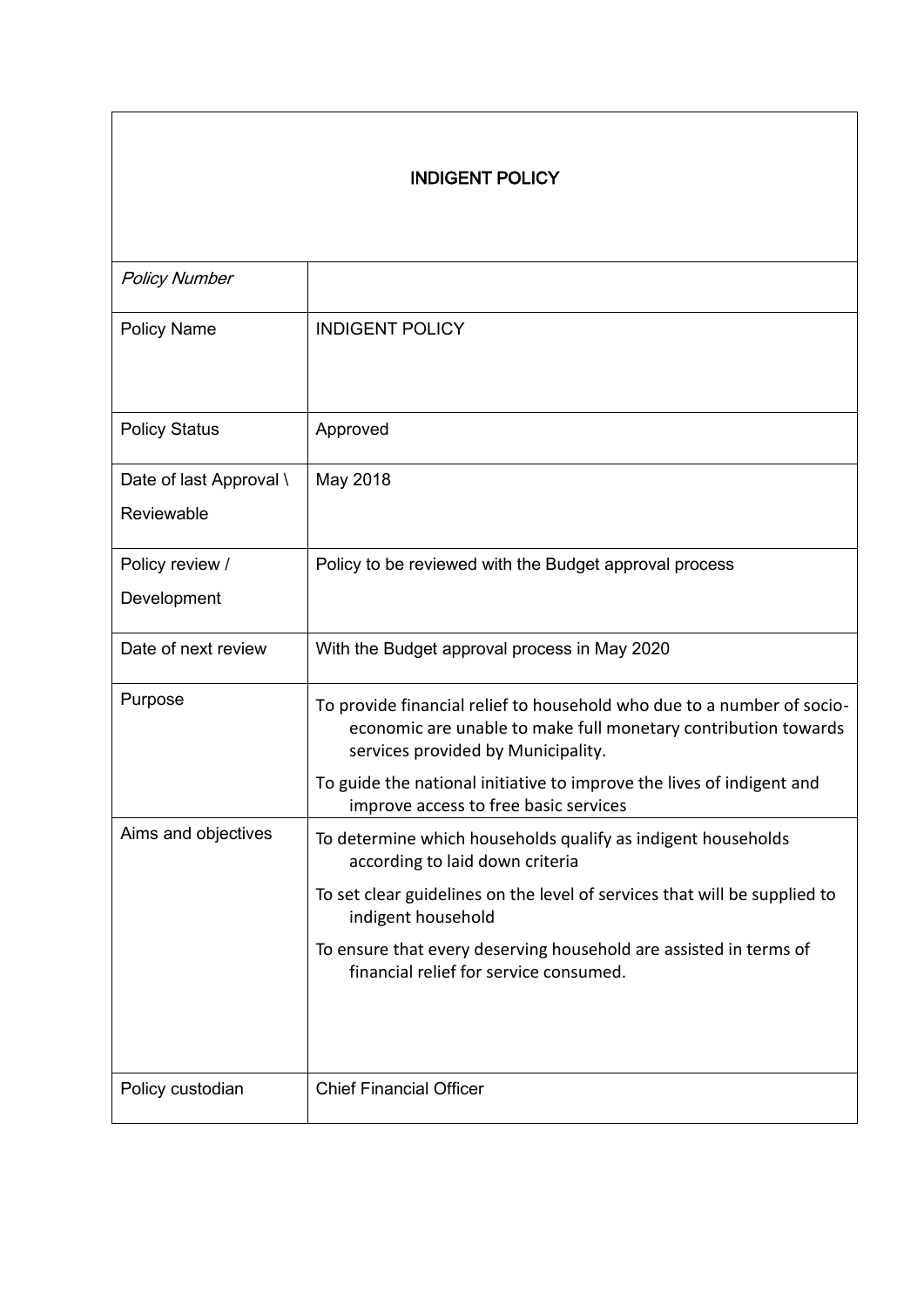| <b>Related Policies and</b> | Municipal systems Act 32 of 2000                                                                                                                                                                                                                                                                                                                                                                                                  |  |  |
|-----------------------------|-----------------------------------------------------------------------------------------------------------------------------------------------------------------------------------------------------------------------------------------------------------------------------------------------------------------------------------------------------------------------------------------------------------------------------------|--|--|
| Legislations                | Municipal Finance Act 2003 (Act. 56 of 2003)                                                                                                                                                                                                                                                                                                                                                                                      |  |  |
|                             | constitutions of the RSA 1996-Chapter 2 bill of rights                                                                                                                                                                                                                                                                                                                                                                            |  |  |
|                             |                                                                                                                                                                                                                                                                                                                                                                                                                                   |  |  |
| Approving authority         | Council                                                                                                                                                                                                                                                                                                                                                                                                                           |  |  |
| Applicability               | To the Municipal Manager and Chief Financial Officer when in vesting                                                                                                                                                                                                                                                                                                                                                              |  |  |
|                             | Councils Funds.                                                                                                                                                                                                                                                                                                                                                                                                                   |  |  |
| Amendments to the           | 10.2 second paragraph should be removed                                                                                                                                                                                                                                                                                                                                                                                           |  |  |
| Policy                      | 10.4                                                                                                                                                                                                                                                                                                                                                                                                                              |  |  |
|                             | Indigent applicants who own companies with an annual<br>turnover exceeding R46, 800.00 will not qualify for the<br>indigent subsidy.                                                                                                                                                                                                                                                                                              |  |  |
|                             | <b>16 Exit Strategy</b><br>٠                                                                                                                                                                                                                                                                                                                                                                                                      |  |  |
|                             | If the Indigent consumer is deceased.<br>$\bullet$                                                                                                                                                                                                                                                                                                                                                                                |  |  |
|                             | Indigent applicants who own companies with an annual<br>$\bullet$<br>turnover exceeding R46, 800.00 will not qualify for the<br>indigent subsidy.                                                                                                                                                                                                                                                                                 |  |  |
|                             | Indigent applicants who own companies with an annual turnover<br>8.5<br>exceeding R46, 800.00 will not qualify for the indigent subsidy.                                                                                                                                                                                                                                                                                          |  |  |
|                             | 10.5<br>2 (a) Review of indigent status.                                                                                                                                                                                                                                                                                                                                                                                          |  |  |
|                             | 1.<br>All registered indigents must be reviewed for qualification in terms<br>of the criteria of the<br>policy every financial year.                                                                                                                                                                                                                                                                                              |  |  |
|                             | Registration shall take place in the last quarter of the financial<br>2.<br>year to be effective the following financial year.                                                                                                                                                                                                                                                                                                    |  |  |
|                             | 3.<br>Indigent debtors who qualify and remain with indigent status at<br>the date of approval, balances transferred to abeyance account<br>including the debt that would have accumulated until 30 June<br>each year, shall be written off after obtaining a council approval.                                                                                                                                                    |  |  |
|                             | 11.2 (f) Consumers are responsible for consumption exceeding the 6kls<br>of water per month                                                                                                                                                                                                                                                                                                                                       |  |  |
|                             | <b>16 EXIT STRATEGY</b><br>a) It is imperative to provide subsidised services to Indigent<br>households, it is also important for the Municipality and other<br>sphere of Government to create economic opportunities to<br>Indigent households.<br>The Indigent household may exit from the subsidy:<br>b)<br>If the household income exceed the threshold (R3900.00).<br>C)<br>If the household employment status change.<br>d) |  |  |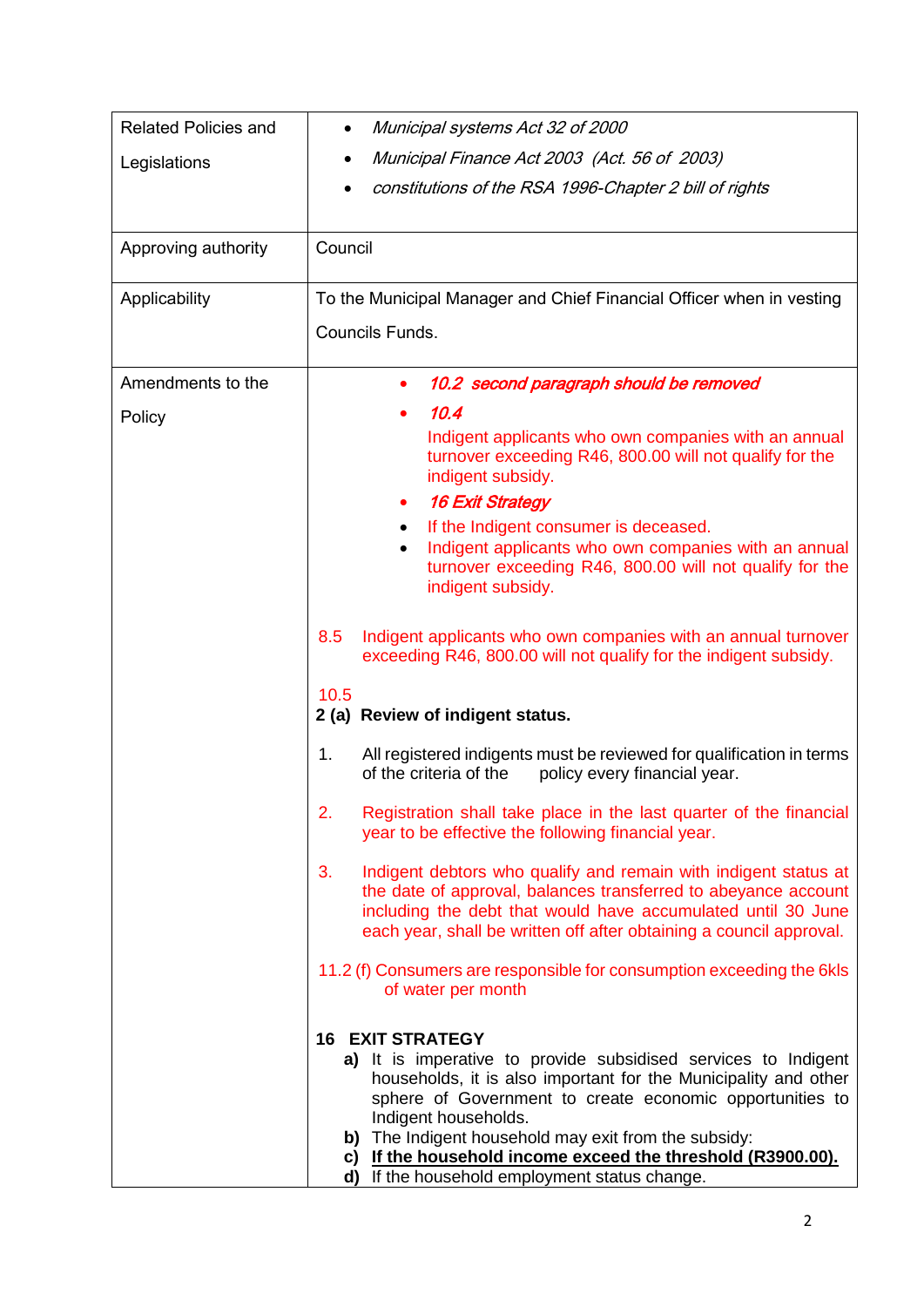|                      | If the Indigent consumer is deceased.<br>e)<br>Indigent applicants who own companies with an annual turnover<br>f<br>exceeding R46, 800.00 will not qualify for the indigent subsidy.<br><b>POLICY REVIEW</b><br>17<br>a) This policy shall be subject to review annually. |
|----------------------|----------------------------------------------------------------------------------------------------------------------------------------------------------------------------------------------------------------------------------------------------------------------------|
| Policy Benchmark and |                                                                                                                                                                                                                                                                            |
| References           |                                                                                                                                                                                                                                                                            |
| <b>Stakeholders</b>  | Not applicable                                                                                                                                                                                                                                                             |
| Consulted            |                                                                                                                                                                                                                                                                            |
| Accountability       | The Municipal Manager is accountable for the proper<br>$\bullet$                                                                                                                                                                                                           |
|                      | implementation of this policy in terms of the Municipal Finance                                                                                                                                                                                                            |
|                      | Act 2003 (Act. 56 of 2003)                                                                                                                                                                                                                                                 |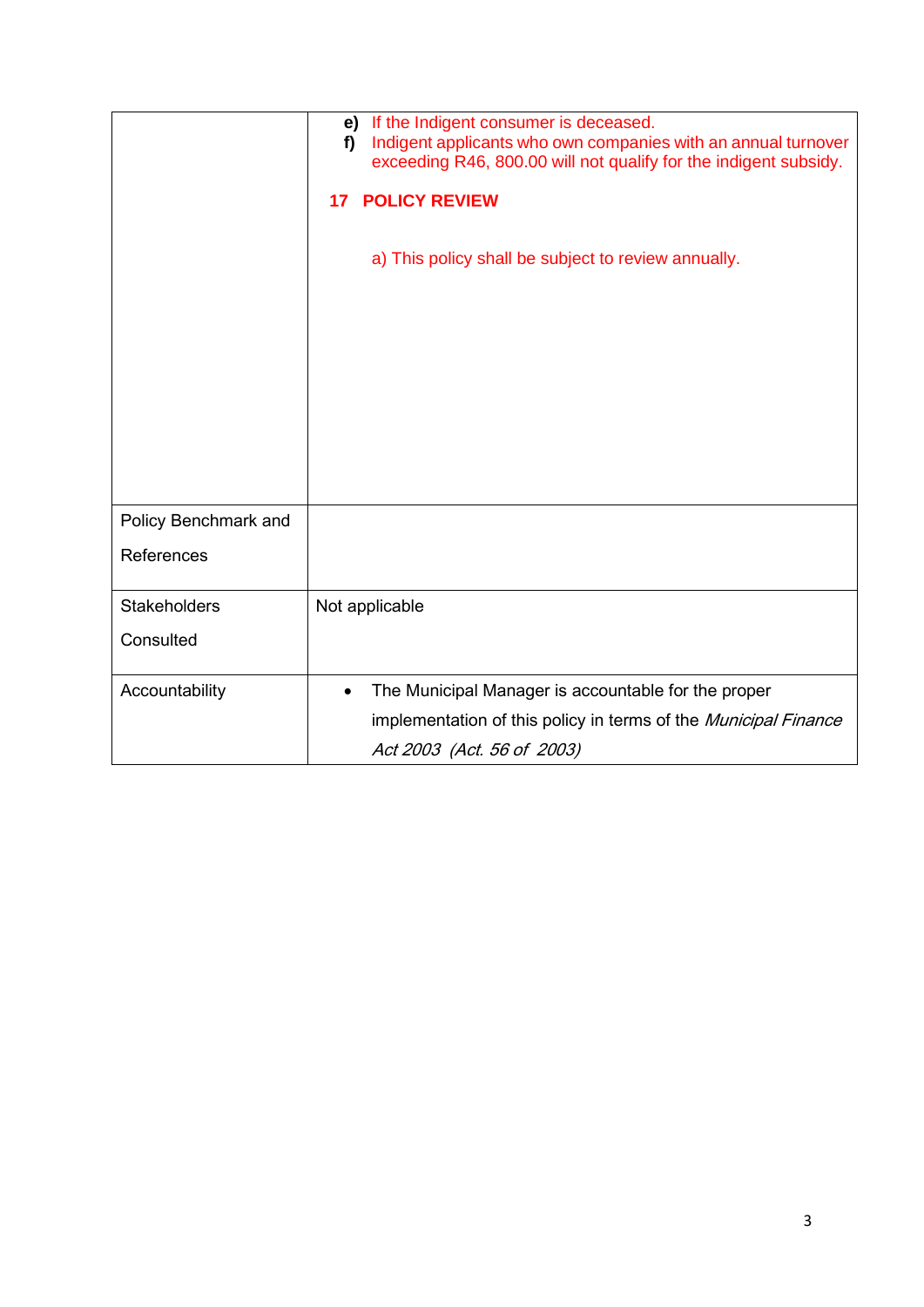## **MSUKALIGWA LOCAL MUNICIPALITY (MP 302)**



## **INDIGENT MANAGEMENT POLICY**

# **1 JULY 2020 – 30 JUNE 2021**

COUNCIL RESOLUTION LM 685(b)/06/2020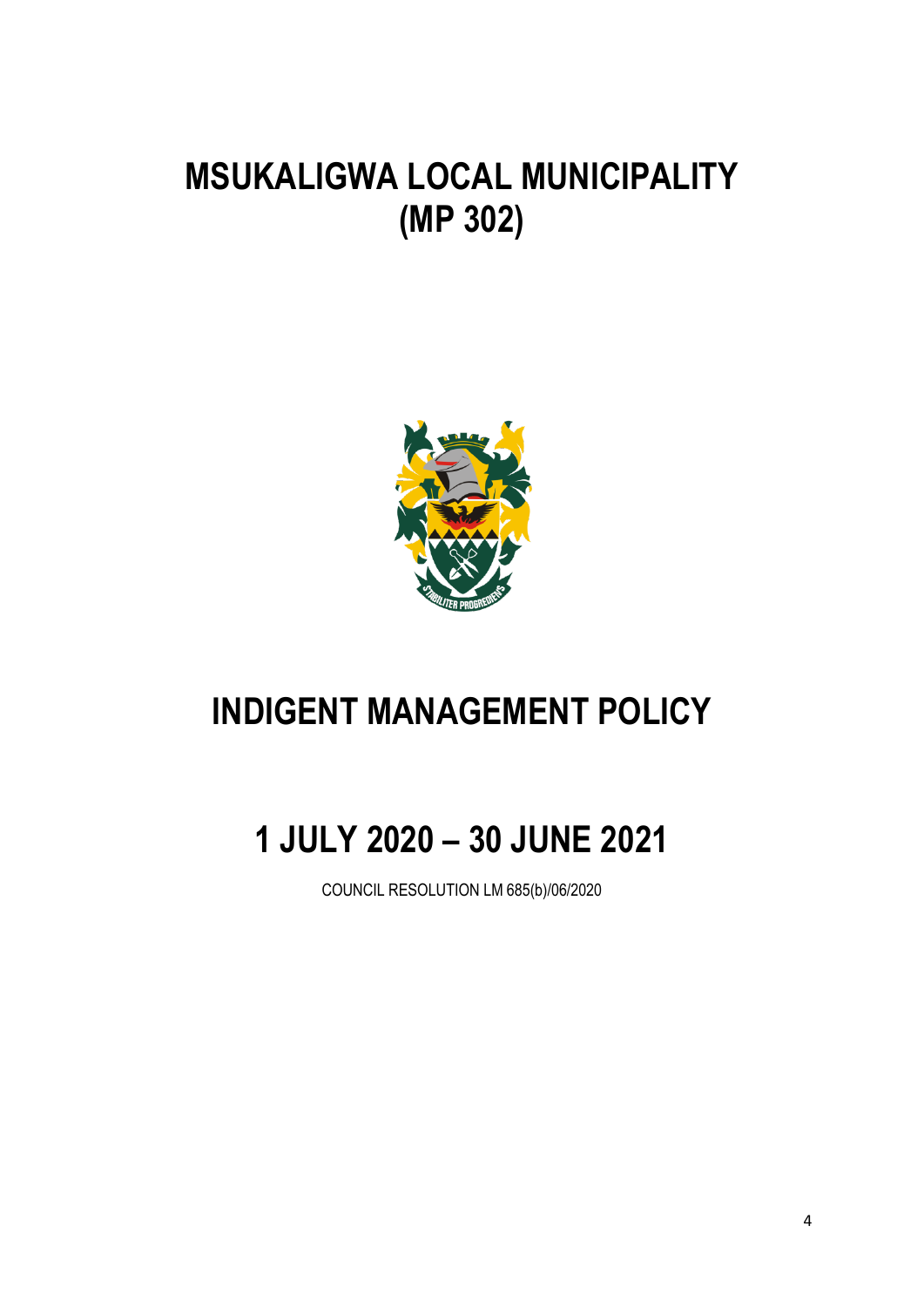## 1. **DEFINITIONS OF TERMS**

For the purpose of this policy, any word or expression to which a meaning has been assigned in the Act, shall bear the same meaning in this policy, and unless the context indicates otherwise:-

- **Act:** means the Local Government: Municipal System Act, 2000 (Act No. 32 of 2000), as amended from time to time,
- **apparatus:** includes a building, structure, pipe, pump, wire, cable, meter, machine or any fitting,
- **billing:** means proper formal notification on an account to persons liable for payment of amounts levied for assessment rates and other taxes by die municipality and the charges of the fees for municipal services and indicating the net accumulated balances of the account,
- **council:** the municipal council of the municipality of Msukaligwa Local Municipality,
- **credit control and debt collection:** means the functions relating to the collection of all money that is due and payable to the municipality,
- **customer:** means any occupier of any premises to which the municipality has agreed to supply or is actually serviced, or if there is no occupier, then the owner of the premises,
- **customer management:** means focusing on the client's needs in a respective and reciprocal relationship between persons liable for these payments and the municipality, and when applicable, a service provider, thereby limiting the need for enforcement,
- **defaulter:** means a person owing the municipality money in respect of taxes and/or municipal service charges not paid on the due date for payment,
- **engineer:** means a person in charge of the civil or electrical departments of the municipality,
- **interest:** constitutes a levy equal in legal priority to service levies and is equivalent to the prime banking rate applicable from time to time plus 5 %,
- **municipal account:** shall include levies or charges in respect of the following:
- **● service and taxes:** water and electricity availability charges (on developed and vacant stands), electricity and water consumption, refuse removal, sewerage services, rates and taxes, interest, miscellaneous and sundry charges.
- **municipal manager:** means the person appointed by the Municipal Council as the Municipal Manager of the municipality in terms of section 82 of the Local Government Structures Act, 1998 (Act 117 of 1998) and includes any person acting in such position, and to whom the municipal manager has delegated a power, function or duty in respect of such delegated power, function or duty,
- rates and taxes reflected on the municipal account for which payment is required by the municipality,
- **Chief Financial Officer (CFO):** means a person appointed by the Council to manage the Council's financial,
- **occupier:** means any person who occupies any premises or part thereof, without regard to the title under which he or she occupies,
- **owner**: means
	- $\triangleright$  The person in whom the legal title to the premises is vested,
	- $\triangleright$  in case where the person in whom the legal title is vested is insolvent or dead, or is under any form or of legal disability whatsoever, the person in whom the administration of and control of such premises is vested as curator, trustee, executor, administrator, judicial manager, liquidator or other legal representative,
	- $\triangleright$  in relation to a piece of land delineated on a sectional plan registered in terms of the Sectional Titles Act 1986, (Act 95 of 1986), and without restricting the above the developer or the body corporate in respect of the common property, or a section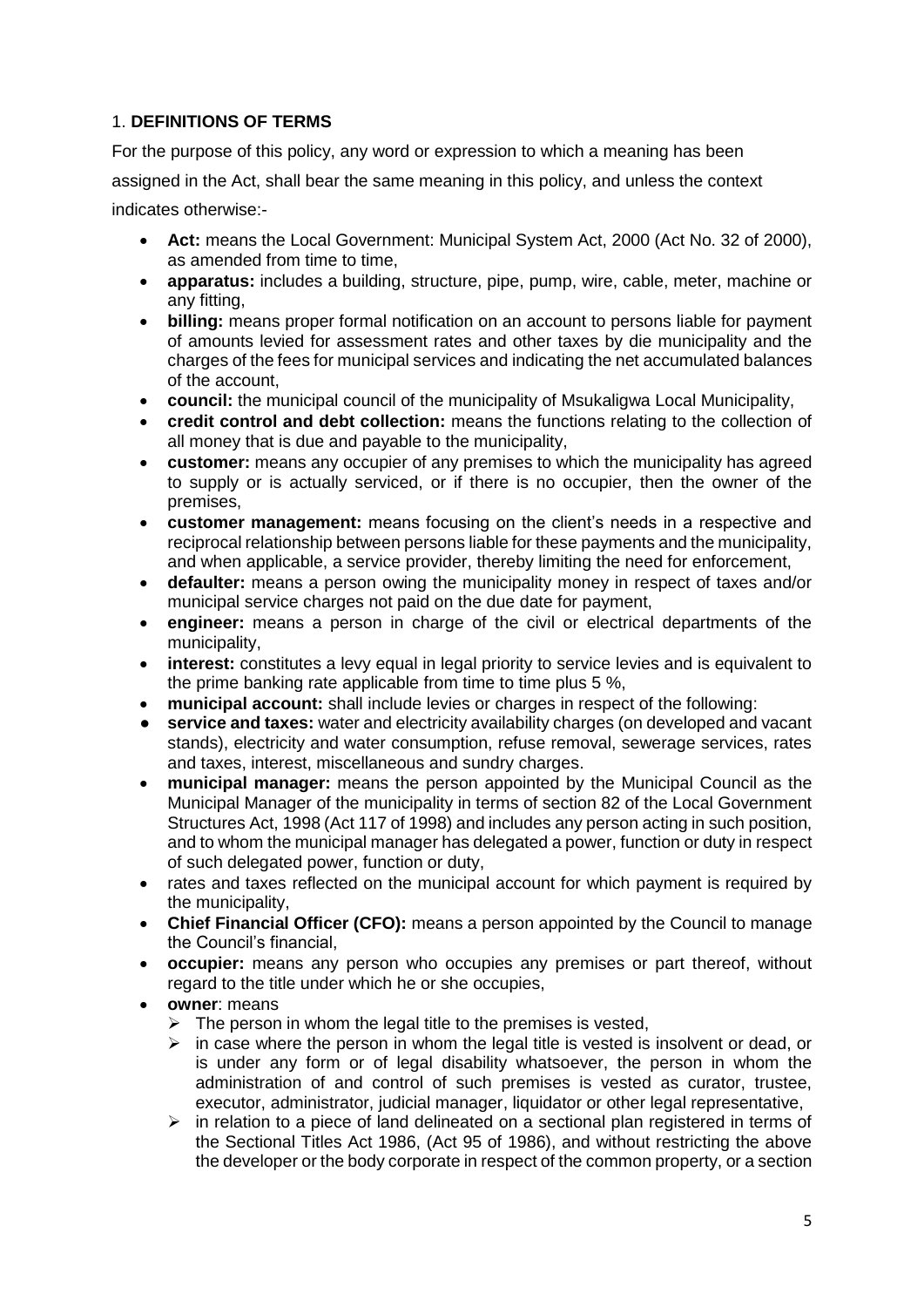as defined in such Act, the person in whose name such section is registered under sectional title deed and includes the lawfully appointed agent of such a person,

- $\triangleright$  any legal person including but not limited to a company registered in terms of the Companies Act, 1973 (Act 61 of 1973), Trust *inter vivos*, Trust *mortis causa*, a Closed Corporation registered in terms of the Closed Corporations Act, 1984 (Act 69 of 1984), a Voluntary Association.
- $\triangleright$  Any Department of State.
- $\triangleright$  Any Council or Board established in terms of any legislation applicable to the Republic of South Africa
- **Policy document:** means the approved indigent policy of this Municipal Council, as will be amended from time to time.
- **premises:** includes any piece of land, the external surface boundaries of which are delineated on:
	- $\triangleright$  a generally plan or diagram registered in terms of the Land Survey Act, 9 of 1927) or in terms of the Deeds Registry Act, 47 of 1937, or
	- $\triangleright$  a sectional plan registered in terms of the Sectional Titles Act, 95 of 1986, which is situated within the area of jurisdiction of the Council.
- Indigent: includes an owner or occupier of a property who qualifies according to the conditions outlined within the Indigent policy.

## 1. **INTRODUCTION**

The provision of basic services to the community in a sustainable manner within the financial and administrative capacity of the council and to provide procedures and guidelines for the subsidization of basic service (s) charges to its indigent households, using the council's budgetary provisions and/or funds received from central government in accordance with prescribed policy guidelines. The Indigent Support Policy is a legal imperative, a tool designed to ensure that persons and households classified as indigent have access to basic services as defined in the Constitution of the Republic of South Africa, Act No108 of 1996.

## **2. LEGAL FRAMEWORK**

- Constitution of the Republic of South Africa ,Act No 108 of 1996
- Local Government Municipal Systems Act, Act No 32 of 2000.
- Local Government Municipal Systems Amendment Act ,2003,Act No 44 of 2003
- The Local Government Municipal Property Rates Act,2004,Act no 6 of 2004
- Framework for Municipal Indigent Policies: Towards a basket of services for the poor dated May 2007.
- Free Basic Strategy and guidelines prepared by the Department of Water Affairs and Forestry.
- Electricity Basic Support Tariff (free basic electricity) Policy prepared by the Department of Minerals and Energy.

#### **3. POLICY BACKGROUND**

- 3.1 The council also recognizes that many of the residents can simply not afford the cost of full provision of basic services and for this reason the council will endeavour to ensure affordability through setting tariffs in terms of the council's tariff policy, which will balance the economic viability of continued service delivery and determined appropriate service levels.
- 3.2 This policy aims to address the key issues and challenges of indigents. The strategic aim is to create an enabling environment in which the objectives of revenue generation can be realized, given that many of the residents can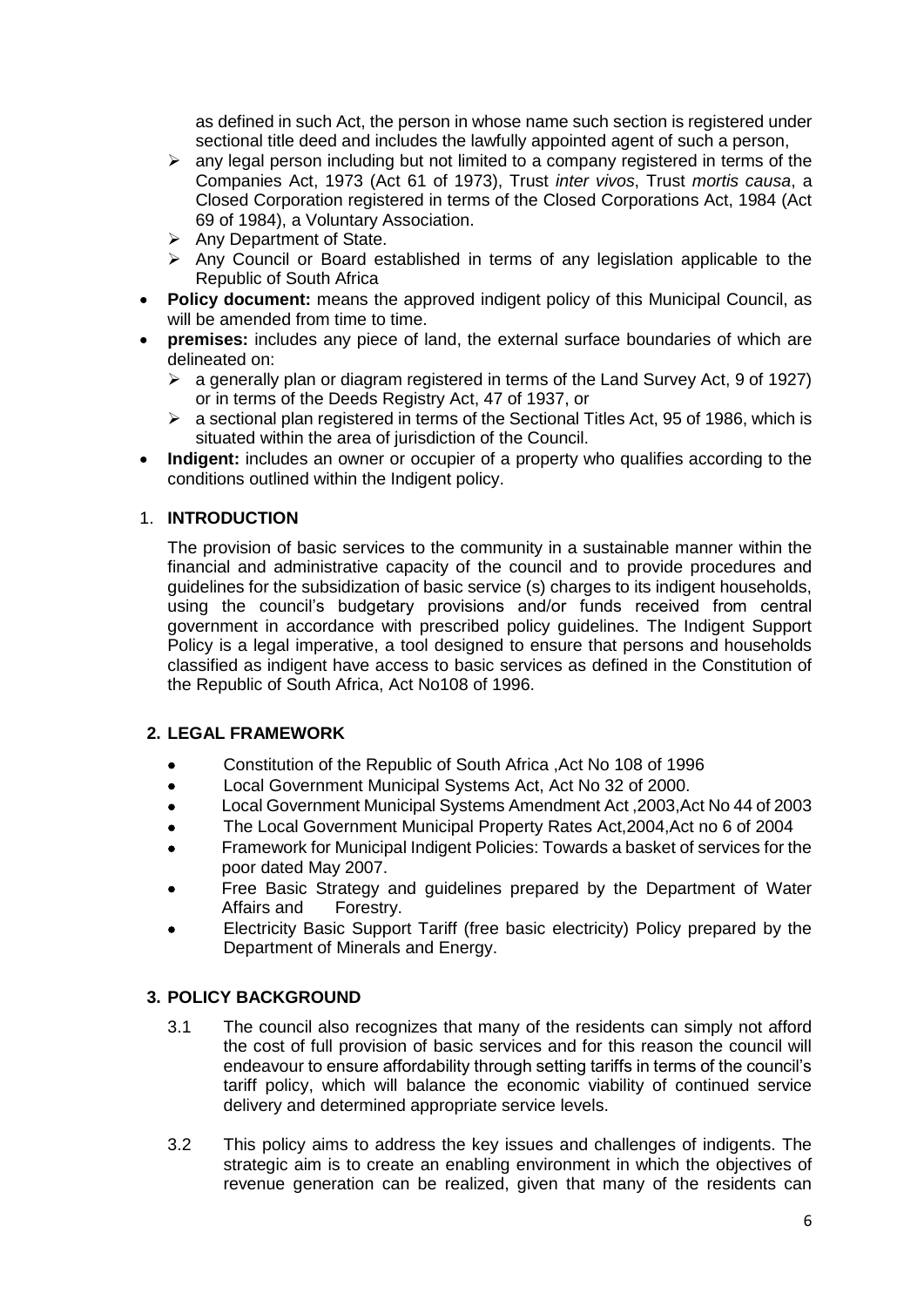simply not afford the cost of full provision of basic services although it will be limited to the basic needs as identified by the relevant departments.

## 4. **POLICY PRINCIPLES**

4.1.1 In terms of section 74 of the Local Government Municipal Systems Act 2000, a municipal council (hereinafter referred to as the Council) must adopt and implement a tariff policy. In terms of section 74 (i) of the Act in adopting a tariff policy, the Council should at least take into consideration the extent of subsidization of tariff's for poor households. Arising from the above, the municipality needs an indigent support policy. The

indigent support policy must provide procedures and guidelines for the subsidization of basic services and tariff charges to its indigent households

- 4.2 Provide procedures and guidelines for the subsidization of basic service(s) charges to indigent households, using the council's budgetary provisions and/or funds received from central government in accordance with prescribed policy guidelines.
- 4.3 Facilitate implementation of an effective program to assure free or lower cost services to those that cannot afford it, while eliminating the booking of these services as outstanding debtors.
- 4.4 Provide a framework to assist the Municipality in identifying those who qualify for the limited basic services and assuring that the limits are placed as needed.

## **5. POLICY OBJECTIVES**

- 5.1 Provide procedures and guidelines for the subsidization of basic service(s) charges to indigent households, using the council's budgetary provisions and/or funds received from central government in accordance with prescribed policy guidelines.
- 5.2 Facilitate implementation of an effective program to assure free or lower cost services to those that cannot afford it, while eliminating the booking of these services as outstanding debtors.
- 5.3 Provide a framework to assist the Municipality in identifying those who qualify for the limited basic services and assuring that the limits are placed as needed.

## **6. SCOPE OF APPLICATION**

This policy document shall apply to the administration of all indigent determinations and offerings as determined by the Msukaligwa Local Municipality and is directly linked to the Credit Control and Debt Collection policy, Tariff List, Tariff Policy, Budget, etc.

## **7. TARGETING APPROACH**

- 7.1 The effective targeting of indigent households and the implementation of this policy will depend largely on the social analysis included in the IDP, the LED initiative and other poverty relief programs of the Msukaligwa Local Municipality. The socio- economic information and performance indicators contained in these documents will assist in guiding the basis for the targeting of indigent household.
- 7.2 Household income- The threshold shall be determined in terms of socioeconomic analysis equaling two state pension grants per indigent household.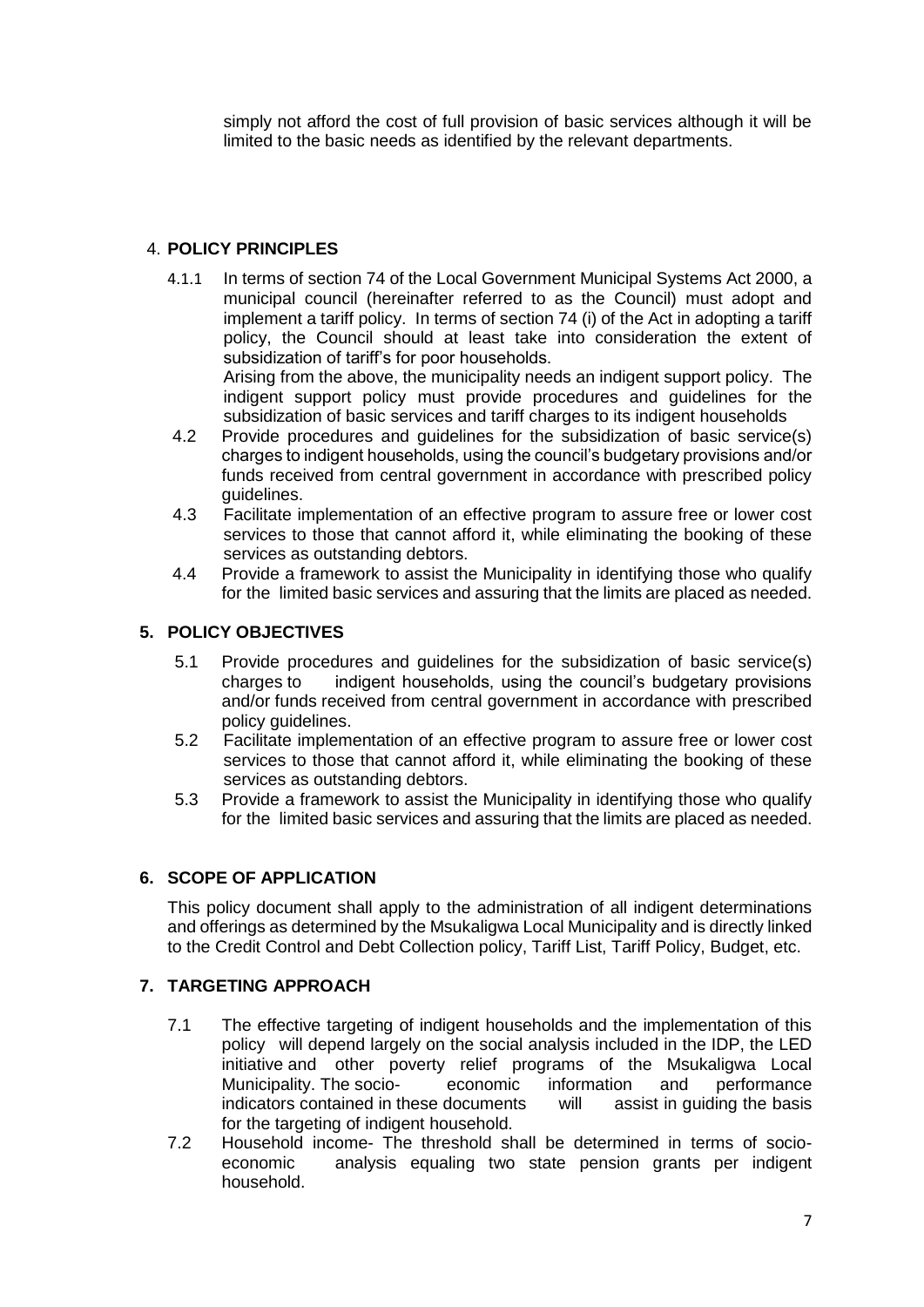## **8. QUALIFYING CRITERIA**

8.1 A private residential household will be registered as indigent on the following conditions:

#### 8.2 **The applicant agrees to the limited supply of electricity to a 20 Ampere prepaid installation. The first application to change ampere to the lower level will be free of charge.**

- 8.3 Applicants who own more than one fixed property are not eligible for the indigent subsidy.
- 8.4 The total gross monthly income of all members of the household must not exceed the **amount of R3 900 per month**.
- 8.5 Indigent applicants who own companies with an annual turnover exceeding R46, 800.00 will not qualify for the indigent subsidy.

#### 9. **MONITORING**

Whereas the Budget and Treasury department will keep and monitor a complete register and to evaluate all applications for indigent support, a control system linked with the demand for electricity current (circuit breaker size) must be operated and maintained, meaning that all residential consumers for whom it is possible to receive electricity current limited to and controlled by a **20** ampere circuit breaker, qualify for the free services as mentioned in this policy.

## **10. REGISTER OF INDIGENT HOUSEHOLDS**

#### 10.1 **Applications**

- 1. The member of a private household who is responsible for the payment of the services and/or rates account can apply for that household to be registered as indigent.
- 2. Support is also given to youth-headed households for as long as the unfortunate situation exists as per the Department of Social Services might indicate.
- 3. Should an applicant in his/her application present any fraudulent statement he will be denied enlistment or, if he/she had already been enlisted, that person immediately be de-registered. A consumer will also be held responsible for the refund of the benefits received at the ordinary rates for the period between when the fraudulent presentation is detected and when it arose.
- 4. Applications for indigent relief must be made on a prescribed application form.
- 5. No deposit should

#### 10.2 **Registering /Re - evaluation**

**1. Applicants, who agree to the limited electricity supply of 20 ampere prepaid installation, will be registered as indigents, but their average electricity consumption levels must be monitored.**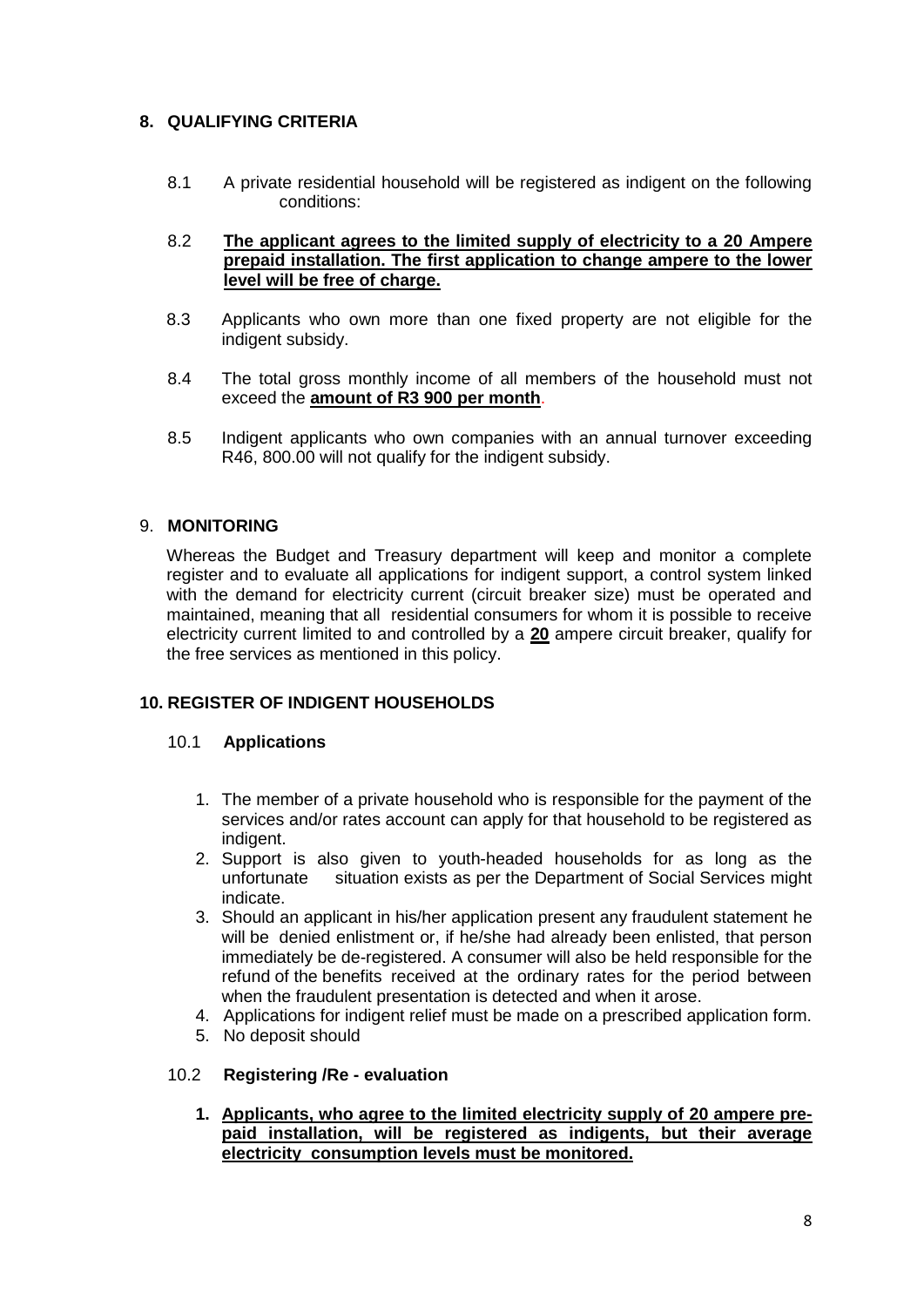## 10.3 **Communication**

- 1. New registrations and de-registration on the register must be communicated by Department of Finance, Engineering and Corporate Services and councillors so that the concessions regarding tariffs and arrears can be initiated or cancelled on the relevant accounts.
- 2. The concession regarding electricity supply can be initiated or cancelled.
- 3. That the technical assistance can be rendered to make more affordable water consumption possible.
- 4. Department of Finance will registered indigents or de-registered indigents, and communicate to the consumer and ward councillor accordingly.
- 5. The list of approved or de-registered indigents must be submitted to Council on monthly basis.
- 6. Service annual budget community participation process.

#### 10.4 **Registration criteria (Financial)**

A private residential household will be registered as indigent on the following conditions:

- a. The applicant agrees to the limited supply of electricity to a 20 Ampere prepaid installation. The first application to change ampere to the lower level will be free of charge.
- b. Applicants who own more than one fixed property are not eligible for the indigent subsidy.
- c. The total gross monthly income of all members of the household must not exceed the amount of R3 900 per month.
- d. Indigent applicants who own companies with an annual turnover exceeding R46 800.00 will not qualify for the indigent subsidy.

#### **10.5 Deregistration**

- 1. Deregistration shall follow after evaluation reveals that the consumer falls outside the above mentioned criteria. Such cases must be reported on monthly basis to Finance to change indigent status on the system.
- 2. Once a registered indigent consumer has been de-registered after evaluation, he/she will not again be considered as indigent for a period of 12 months from date of de-registration.

#### **a) Review of indigent status.**

- 1. All registered indigents must be reviewed for qualification in terms of the criteria of the policy every financial year.
- 2. Registration shall take place in the last quarter of the financial year to be effective the following financial year.
- 3. Indigent debtors who qualify and remain with indigent status at the date of approval, balances transferred to abeyance account including the debt that would have accumulated until 30 June each year, shall be written off after obtaining a council approval.

#### **10.7 Capacity building**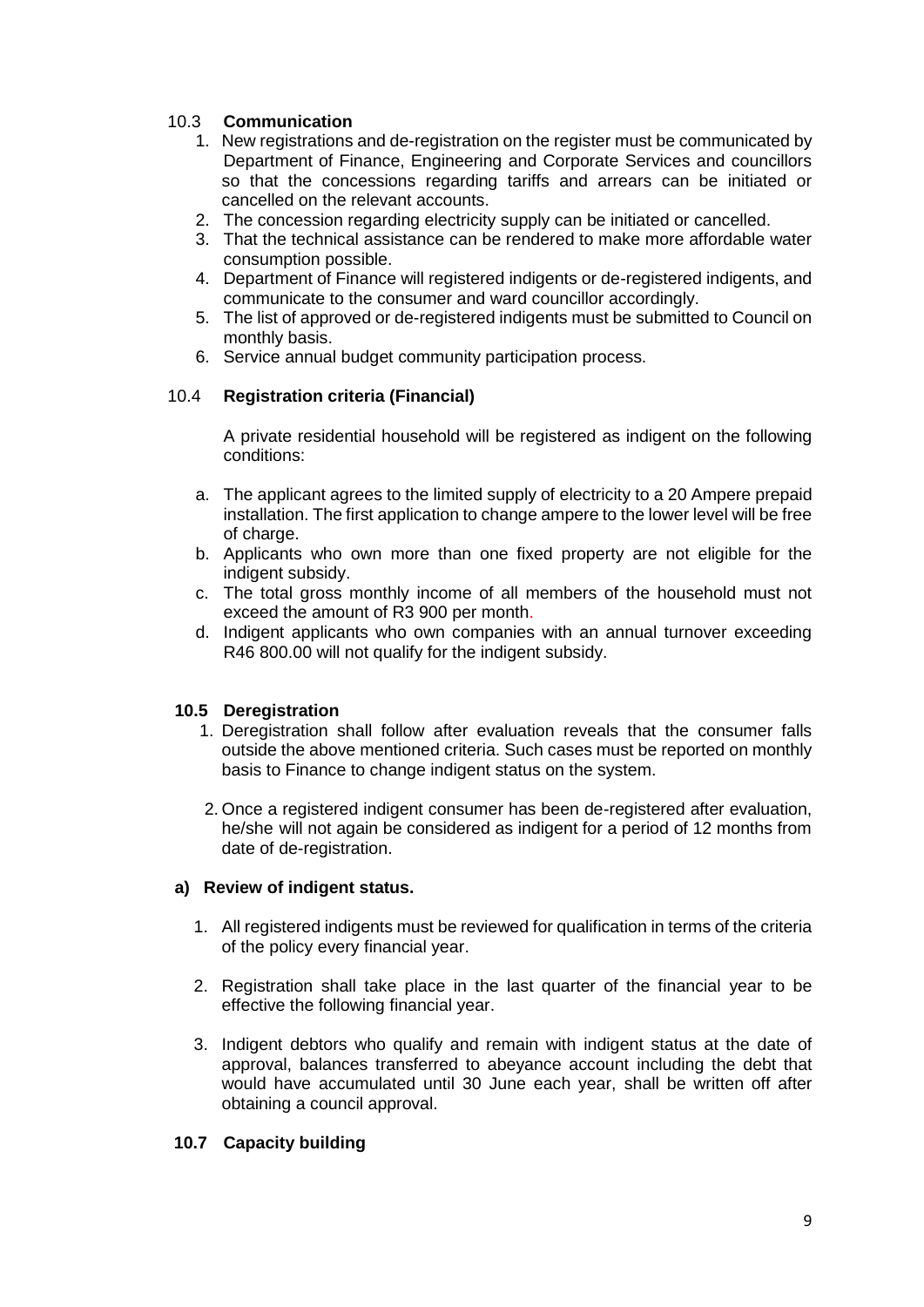- 1. The municipality must ensure that all officials and councillors are appropriately capacitated to understand and implement Free Basic Services in terms of the following key areas:
- 2. Database management
- 3. Demand and revenue management
- 4. Policy and by-laws implementation

### **11. TARIFFS AND SUBSIDIES AFTER REGISTRATION**

The consumption of services and service delivery are charged and subsidized at the applicable tariffs as approved by Council from time to time, limited to the amount provided in the budget for indigent subsidies.

#### **11.1 Electricity** *(Basic charge)*

- a. Free Basic Electricity to the maximum of 50 kWh per month, per household. The tariff to low consumption private household consumers will be applicable.
- b. Free basic electricity will not be carried over to a next month. (Basic charge = zero)
- c. Any free basic electricity for indigent consumers outside the supply area of the municipality and supplied by a different service provider at its price for 50kWh per household per month actually consumed.
- d. Upon the discovery and confirmation of any tampering to electricity supply equipment or electricity theft, the registration as indigent will be cancelled.

#### **11.2 Water**

- a) Usage is charged at the normal applicable household tariff, which already includes 6kl free water per month (for all households).
- b) A restriction of **6 kilolitres** per month shall be applicable to registered indigents, where the restriction is exceeded ten (6) kilolitre of free water per month. the consumer account is in arrears the Council's credit control and debt collection policy will apply or rather after the free 6kl, consumers will be liable to pay the extra kilolitres consumed.
- c) Consumers will be informed of the adopted service levels and how to use a limitation system when installed.
- d) The supply of water by means of a tanker service communal stand pipes, or any other service where there is no reticulated distribution area, will be at no cost to the consumer and recoverable from the equitable share provision as free basic service to indigent consumers.
- e) Free basic water will not be carried over to a next month. (Basic charge = zero)
- f) Consumers are responsible for consumption exceeding the 6kls of water per month.

#### **11.3 Refuse**

- a) Applicable tariff to normal private household consumers would apply which would include amount which comes as the indigent funding as determined by council.
- b) The refuse removal rate in respect of indigents will be fully discounted.

#### **11.4 Sewer Charges**

#### **11.4.1 Sewerage (Basic charge)**

- a) Applicable tariff to normal private household's consumers would apply which would include amount which comes as the indigent funding as determined by council
- b) Sewer basic charge in respect of indigents will be fully discounted.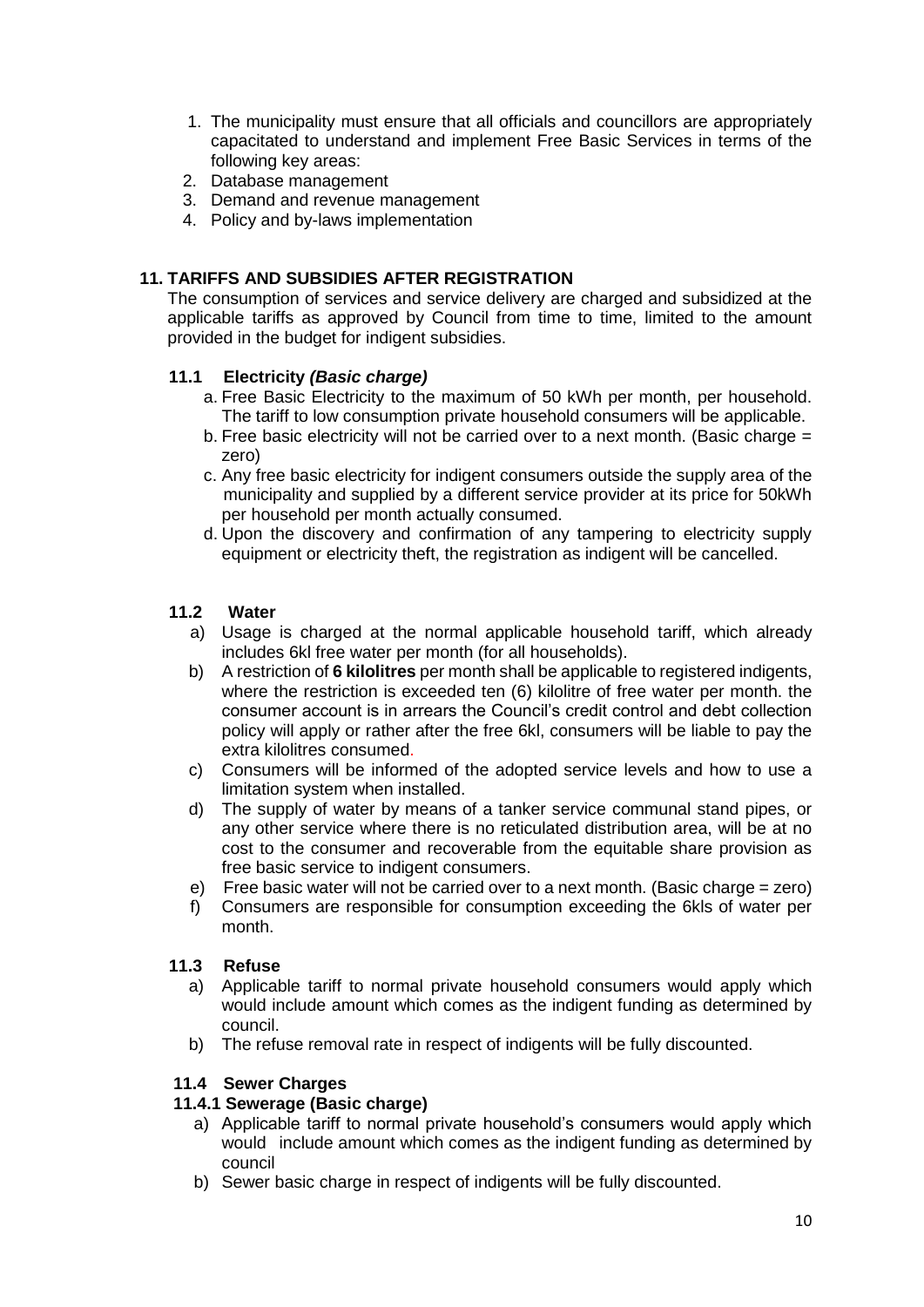## **11.4.2 Additional charge (Sewerage)**

- a) Applicable tariff to normal household's consumers would apply and it is included in the total maximum subsidy
- b) Sewer additional charge in respect of indigents will be fully discounted.

## **11.6 Conventional Meters**

a) Indigents, who qualify to receive subsidies and using conventional meters, be converted to Pre-paid meters and be funded through the Equitable Share.

## **11.5 Miscellaneous**

- a) The level of indigent support granted shall not exceed the actual monthly billing to the account in respect of the services referred to in the preceding paragraphs.
- b) The indigent monthly account must be credited with the amount of indigent relief.
- c) The amount granted will be budgeted as an expenditure item under grants and subsidies paid and be recovered from the equitable share.

## **12. ARREARS DEBT AND CREDIT CONTROL**

- a) A blocking of vending of pre-paid electricity is done to encourage payment of monthly current accounts. This will result in the indigent not falling into arrears even further by first paying their discounted levies every month before they can buy electricity.
- b) No interest is calculated on arrear debt in respect of consumers who qualify as indigent in terms of this Policy.
- c) No credit control measures will be taken against the registered indigent for as long as the discounted monthly levies are paid in full every month.
- d) Restricted metered water services are installed for those indigent households who default on the payment of their current Municipal accounts.
- e) Subject to the conditions specified in this policy, the normal Credit Control Policy is also applicable to the Indigent.

## **13. CHILD HEADED HOUSEHOLDS**

- a) Support is also given to child headed households for as long as the unfortunate situation exists as per the Department of Social Services might indicate**.** Child headed households will be treated as special cases subject to the following conditions:
- b) The indigent application form is completed with assistance by the appointed legal guardian.
- c) Must submit proof of the death of either or both parents if parents were married.
- d) Must be not be older **23 years if still at school.**
- e) Produce a valid document, certified copy or birth certificate.

## **14. LIMITATIONS**

- a) The above free issues or discounts are based on the expected equitable share to be paid to the Council by National Treasury annually. The annual adjustment to these benefits is subjected to the increase in the equitable share.
- b) The benefits are reserved for consumers who are prepared to limit their electricity current demand to **20** ampere.
- c) Consumers partaking in this indigent scheme are restricted to total water consumption of 6 kilolitres and the supply to regular or constant transgressors will then be restricted by the installation of a device to limit the water flow.
- d) No official or councillors may apply for indigent support.